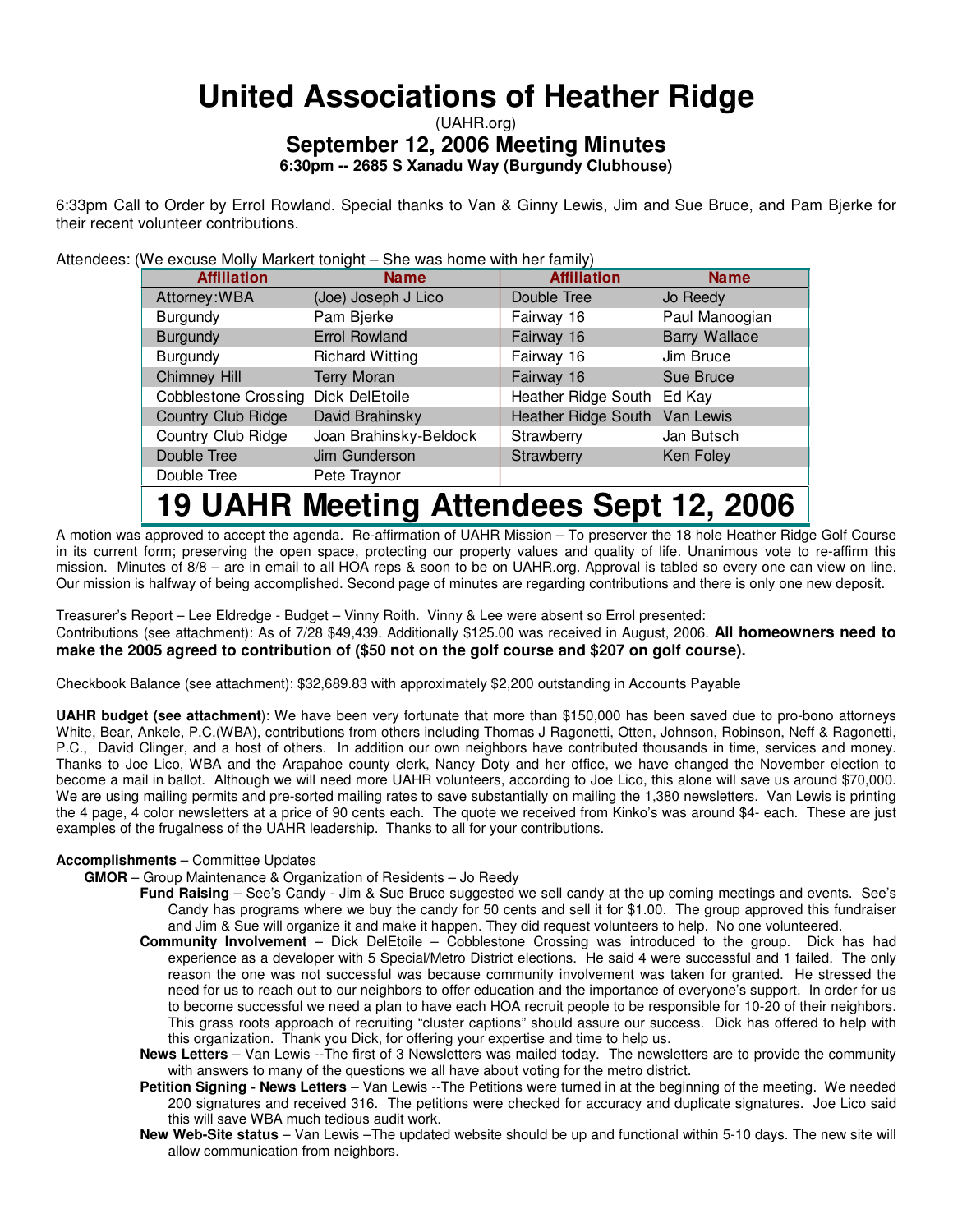**Volunteer Can-Do Attitude** – Errol said we needed volunteers to fold and staple the 1,400 newsletters at the last minute Sunday. Errol said we called 10 people and all agreed to help. It only took each an hour or two to help. He said, ".. . it is a joy to work with the UAHR people. They were eager to help in any way they could."

#### **IDAG -- Influencing Development Action Group – Vinny Roith – Errol & Van reported in Vinny's absence-**

- Current Developer Jim Johnson was introduced to over 200 UAHR residents on August 15<sup>th</sup> at the Heather Ridge Country Club (HRCC). Jim presented his vision and conceptual plans to develop the 5 acre clubhouse and re-zone the golf course and driving range (current footprint), as a golf course – open space. These plans are consistent with the UAHR mission and goals. This is exactly what we want. The re-zoning request has been submitted to the city of Aurora and we have been provided with these documents which will be published on the website. The question of what is the actual zoning classification of "Golf Course". Bob Watkins called us earlier today and stated that the rezoning document is a Planned Development District, General Development Plan (GDP). This GDP and accompanying map designates the golf course as a golf course and the city recognizes the current golf course footprint as a golf course – open space.
- **Planned UAHR IDAG activities –** Unless there are changes in owner, developer or the city activities, the IDAG will remain vigilant and offer updates but primarily concentrate upon the election.

#### **MDAG – Merto District Action Group – Van Lewis – Ed Kay**

- **Name Change** Exec board voted to change name from **GCAG** Golf Course Acquisition Group to **MDAG** Metro District Action Group – In light of the intent of the current developer, this name more describes the pro-active goals of the UAHR.
- **Metro District Election Update** Van Lewis & Joe Lico The ballot questions have been reduced from 27 to 10 questions. Many ballot issues of bonding, fire protection, security, roads, infrastructure related, etc. do not apply to our proposed district and have been removed. Also Joe said the voting machines are not prepared to accommodate such a long ballot. Mail ballot will be ready for approval soon. The mail ballot will reduce our election costs by as much as \$60,000. This will however place much work on our group. We will need volunteers throughout the election process. We have lots to do before the election. We will need volunteers!!!!! Lengthy discussion followed regarding issues with the ballot.

#### **Alternate Funding** – This activity will continue after election -- Lee Eldridge

**Mill Levy / Taxation--** Ed Kay spoke regarding the mill levy and taxation. With the current developer plans, there is no need to raise capital, issue bonds, tax for repayment, nor assume any hypothetical regarding such. This is the best we could have ever hoped for.

#### **Old Business**

- 1. Prepare for election Everyone, Van Lewis, Vinny & Errol -- In Process
- 2. 2<sup>nd</sup> & 3<sup>rd</sup> Newsletters -- Van Lewis -- In Process
- 3. 3 scheduled meetings at HRCC -- RE Metro District issues & election
- 4. Organize neighborhoods Grassroots Support Jo Reedy & Dick DelEtoile
- 5. Continue with Alternative Funding Lee & Errol After Election

Questions were posed as to being excluded from Metro District. Joe said that although the city did receive 3 letters, no one appeared at the hearing of the city council meeting to voice opposition. He also said any one can asked to be excluded at any time before or after the election.

The importance of the HOAs coming together was discussed by Van Lewis. This is a huge plus and will not diminish the power of the individual HOAs.

#### **New Business - To do Calendar: These are very important meetings for all to attend**

- 9/19 Tues 6:30pm HRCC 1<sup>st</sup> of 3 SD/Election meetings
	- 10/12 Thurs 6:30pm HRCC 2<sup>nd</sup> of 3 SD/Election meetings
	- 10/25 Wed 6:30pm HRCC Last of 3 SD/Election meetings

Our efforts have been rewarded. We now have a developer whose plans are consistent with our goals. We are half way there. Now let's finish the job and all vote YES to approve the formation of the Heather Ridge Metropolitan District. Let's get everyone to the up and coming meetings and VOTE YES on all 10 questions for **our future.**

Adjourn 7:40pm - next meeting 2nd Tues - 6:30pm October 10<sup>th</sup> - Burgundy Clubhouse

#### **Jane Klein, secretary UAHR, Inc.**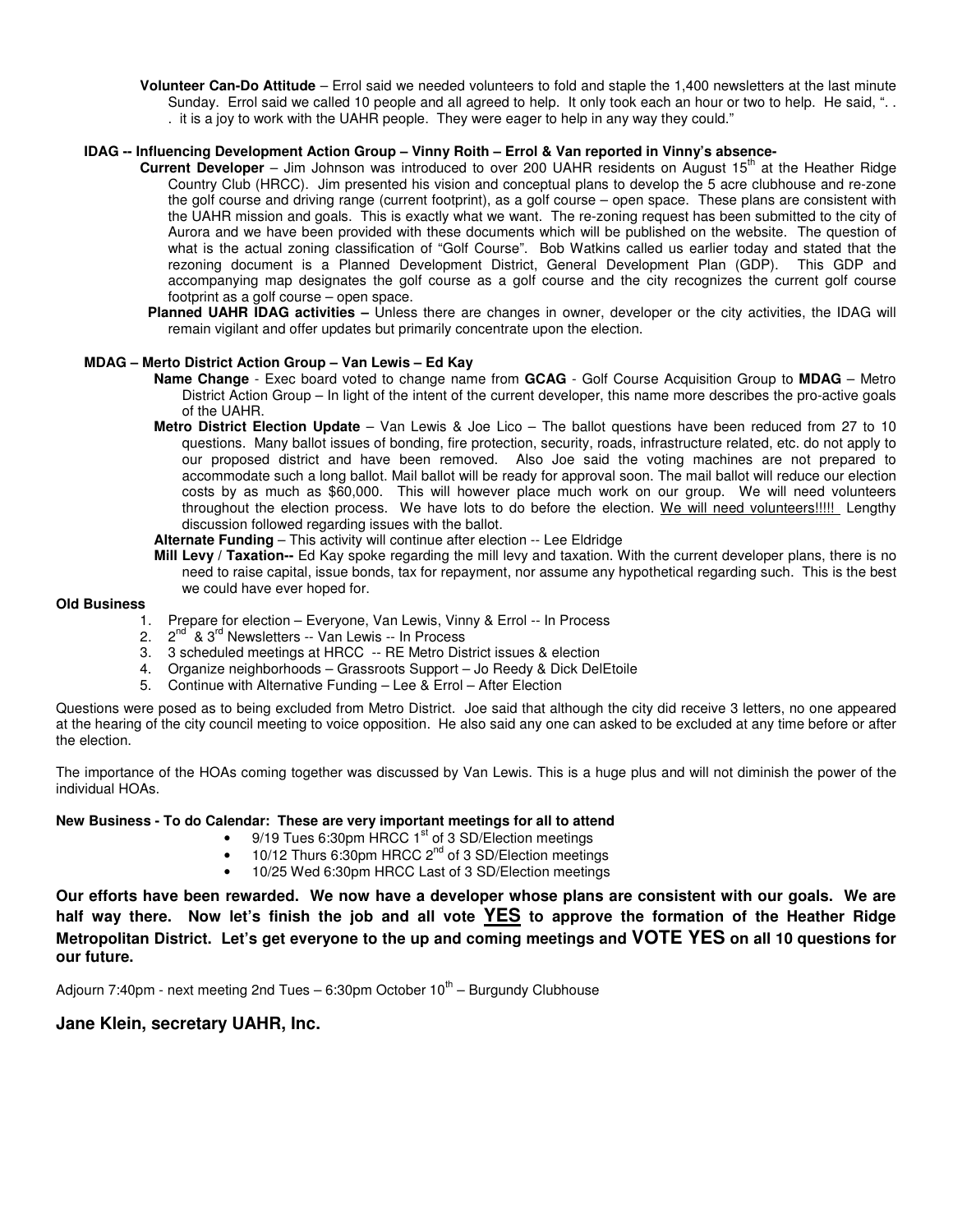| <b>United Associations of Heather Ridge - UAHR.org</b> |         |                                  |                     |      |                                                             |                                 |
|--------------------------------------------------------|---------|----------------------------------|---------------------|------|-------------------------------------------------------------|---------------------------------|
| 4/5/2006 Total Contributions<br>\$43,590               | # Homes | # Homes on<br><b>Golf Course</b> | <b>Contributors</b> | $\%$ | <b>Gof Course</b><br><b>Contributor Contributor</b><br>$\%$ | <b>Cont</b><br>%<br><b>Rank</b> |
| <b>Burgundy</b>                                        | 120     | 48                               | 33                  | 28%  | 69%                                                         | 5                               |
| <b>Chimney Hill</b>                                    | 116     | 54                               | 20                  | 17%  | 37%                                                         | 4                               |
| <b>Cobblestone</b>                                     | 74      | 56                               | 14                  | 19%  | 25%                                                         | $\overline{7}$                  |
| <b>Cobblestone Crossing</b>                            | 150     | 63                               | 13                  | 9%   | 21%                                                         | 6                               |
| <b>Country Club Ridge</b>                              | 64      | 39                               | 16                  | 25%  | 41%                                                         | 9                               |
| <b>Double Tree</b>                                     | 24      |                                  | 6                   | 25%  |                                                             | 10                              |
| <b>Fairway 16</b>                                      | 116     | 44                               | 42                  | 36%  | 95%                                                         | 3                               |
| <b>**Heather Ridge South</b>                           | 176     | 54                               | 66                  | 38%  | 122%                                                        | 1                               |
| <b>Sausalito</b>                                       | 159     | 84                               | 46                  | 29%  | 55%                                                         | $\overline{2}$                  |
| <b>Strawberry (100 out of 328)</b>                     | 100     | 23                               | 17                  | 17%  | 74%                                                         | 8                               |
| Other:                                                 |         |                                  |                     |      |                                                             |                                 |
| <b>Friends of Heather Ridge</b>                        |         |                                  | 6                   |      |                                                             |                                 |
| <b>Unknown</b>                                         |         |                                  | $\overline{7}$      |      |                                                             |                                 |
| <b>NEC</b>                                             |         |                                  | 2                   |      |                                                             |                                 |
| <b>Total Homes --&gt;</b>                              | 1,099   | 465                              | 244                 | 22%  | 52%                                                         |                                 |

**7/28/2006 Total Contributions \$49,439**

**Add \$125- not deposited yet – Vinny R 9/12/2006 UAHR Checkbook 9/12/2006**